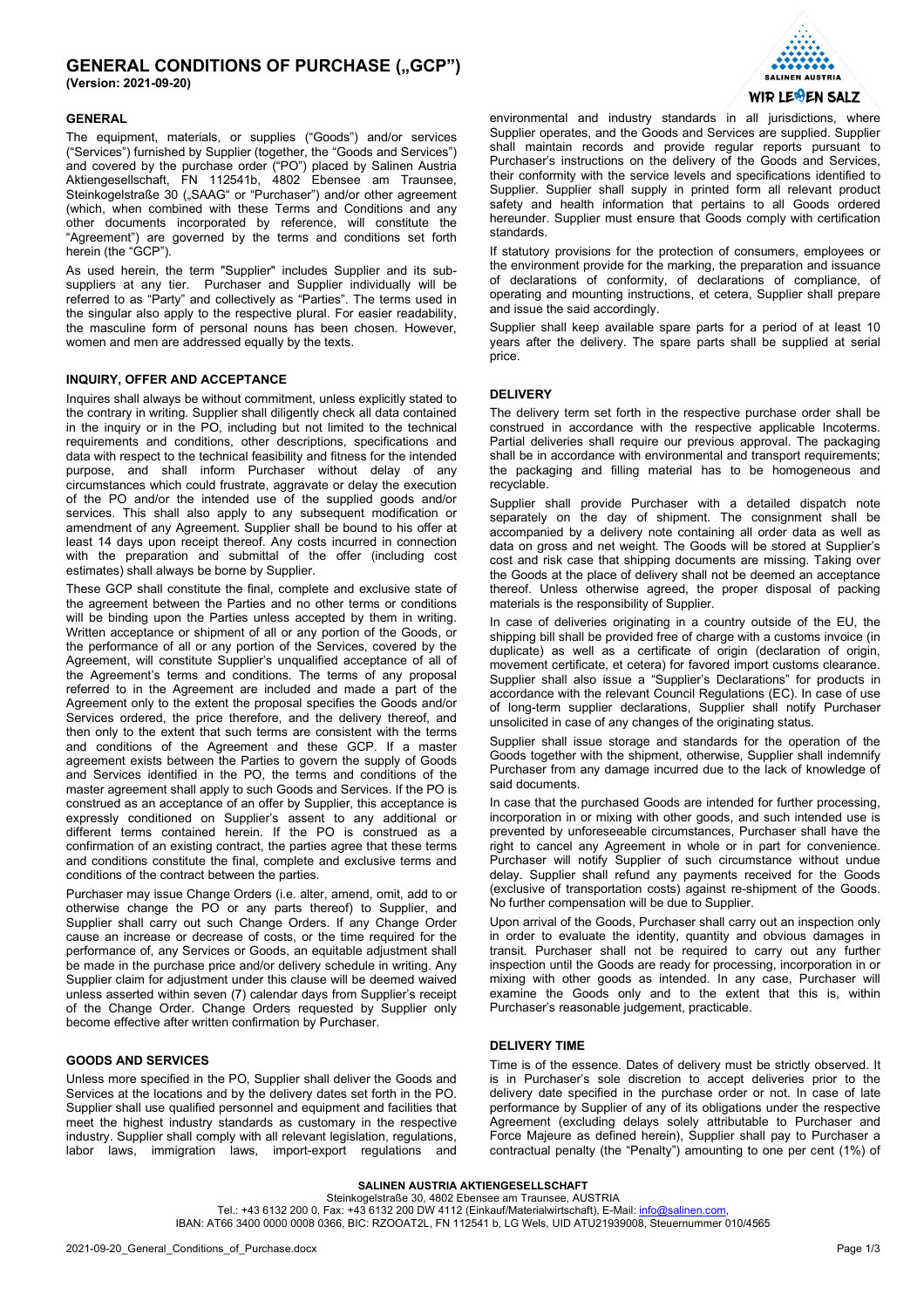## **GENERAL CONDITIONS OF PURCHASE ("GCP") (Version: 2021-09-20)**

the Contract Price for each day of the delay, however not exceeding ten per cent (5%) of the order value. Purchaser shall be entitled to set off and to deduct the Penalty from any amounts payable to Supplier. The Penalty shall accrue irrespective of the existence and extent of actual damages.

If Supplier becomes aware of a possible impediment of the performance of its contractual obligations, Supplier shall notify Purchaser without undue delay. If Supplier fails to do so, it will be conclusively presumed that Supplier is responsible for such delay and Purchaser will be, without limiting its other rights and remedies he may have hereunder or at law, entitled to cancel the Agreement with immediate effect.

In consideration of the Covid-19 pandemics, Supplier understands and confirms that the agreed upon delivery dates are realistic and feasible.

#### **PRICES**

Except as expressly otherwise agreed, the prices shall be considered inclusive of all duties, customs and incidental expenses; incidental expenses shall include (but not be limited to) the costs for packaging, loading, transport and the procurement of export and import permits. Unless otherwise agreed, the prices shall also include the redemption and correct recycling and disposal in keeping with the manufacturer's obligation of redemption and disposal, in particular of old electrical and electronic devices.

Prices shall always be considered fixed prices. Escalator clauses and the like are not acceptable, neither will price changes due to Covid-19 pandemic be accepted.

## **QUALITY ASSURANCE**

Supplier shall ensure and demonstrate on demand that it has all appropriate corporate social responsibility policies and has satisfied all applicable legal requirements, regarding (i) health and safety; (ii) conservation of the environment, rectification of environmental damage and shall have an environmental sustainability policy satisfactory to Purchaser; (iii) treatment of workforce including non-discrimination and equal opportunities; (iv) practice of fair trade; and (v) quality assurance systems for Goods and Services as customary in Supplier's industry.

To the extent required, Supplier warrants that it, and all sub-suppliers of substances used in relation to the Goods, complies with the REACH Regulation (EU Regulation on Registration, Evaluation, Authorization and Restriction of Chemicals (EC 1907/2006), CLP Regulation (EU CLP Regulation (EC 1272/2008) and any other chemical compliance rules and regulations relevant for the Goods. Supplier undertakes that all those substances incorporated in the Goods which are subject to registration under the REACH Regulation, have been registered by the Supplier (and, where applicable, by all relevant sub-suppliers) covering the uses of Purchaser, in each case in accordance with the requirements of the REACH Regulation. Supplier warrants that at the date of entering into the Agreement all those substances incorporated in the Goods which are dangerous and exempted from registration under the REACH Regulation, are notified to the European Chemical Agency ("ECHA") in accordance with the obligations laid down in Articles 39 and 40 of the CLP Regulation. Supplier shall ensure at all times that Purchaser is provided promptly with relevant and up-to-date Safety Data Sheet(s) in accordance with the requirements of the REACH Regulation and the CLP Regulation. Upon Purchaser's request Supplier shall forthwith provide Buyer with all information relating to substances in the Goods that is reasonably necessary to enable Purchaser to fulfill its own obligations in relation to the REACH Regulation and the CLP Regulation.

Purchaser reserves the right to carry out a system, process or product audit at Suppliers production plant without prior notification during normal business hours. Purchaser may demand that not-primary materials, the Goods or any part thereof, which are procured from subsuppliers, are included in the quality assurance system of Supplier. In this case, Supplier shall ensure that the audits mentioned hereinbefore can be carried out at the sub-supplier's production plants as well.



#### **WARRANTIES**

Supplier expressly warrants that: (i) Goods delivered hereunder will be free from defects in material and workmanship and of the quality, size and dimensions ordered and will remain free of defects for a period of at least 30 months after acceptance (ii) Services performed hereunder will conform to the description in the relevant PO, statement of work and any other written specifications agreed between the Parties, as well as to any other instructions and requirements indicated by Purchaser in writing.

Supplier further represents and warrants that: (i) it is duly organized or incorporated in the relevant jurisdictions and has full capacity to enter into the relevant Agreement and perform its obligations thereunder; (ii) no hardware or software or other material used in the supply of the Goods and Services nor the use thereof infringes any intellectual property rights or liens of any third party; (iii) Supplier holds all right, title and interest in the Goods and Services; and (iv) that it operates in compliance with all laws and regulations; and (v) the Agreement does not violate any other agreement binding on Supplier.

Any Goods or Services that do not comply with this warranty shall, at Purchaser's option either be replaced or repaired by Supplier or returned by Purchaser for refund by Supplier. Supplier agrees to defend, indemnify and hold harmless, at its own cost, Purchaser and its affiliates against any claim demand loss damage liability or affiliates against any [claim,](https://www.lawinsider.com/dictionary/claim) demand, [loss,](https://www.lawinsider.com/dictionary/loss) [damage,](https://www.lawinsider.com/dictionary/damage) [liability](https://www.lawinsider.com/clause/liability) or expense that result from Supplier's non-conformance with the specifications or warranties, and shall include Supplier's obligation to compensate Purchaser for any costs incurred in connection with the disassembly and assembly, transport, travelling, work and material as well as any other reasonable costs for determination and rectifying the defective Goods.

Quantities and weights of the Goods delivered hereunder will be determined by Purchaser at the place of delivery. In case of excess deliveries, Purchaser reserves the right to return such excess at Supplier's cost and risk.

[These warranties](https://www.lawinsider.com/clause/express-warranty) are in addition to all other warranties specified in the Agreement or implied by law, and will survive termination of the Agreement, and inspection, delivery and/or acceptance of, and payment by Purchaser for, the Goods and Services.

## **INVOICING**

Supplier shall submit invoices either in hard-copy to Purchaser's registered office or via email to [rechnung@salinen.com.](mailto:rechnung@salinen.com) All invoices must be itemized and must reference the Agreement or PO number and shall contain all order and delivery data, the value-added tax registration number (VAT Reg. No.) as well as the ARA license number, if and when applicable. Purchaser will not pay cartage, packaging or boxing expenses, unless specified in the Agreement. If the parties agreed upon a settlement on a time and material basis, Supplier shall attach the respective time sheets to the invoice. Invoices which infringe public-law provisions (in particular those rendered in the Austrian customs and tax acts) shall be considered not submitted.

Payment terms, including cash discount periods, shall not start to run before receipt of the respective invoice. The payment shall not indicate the acknowledgement of the correctness of Goods and Services, and thus it does not operate as a waiver of any of Purchaser's rights and remedies, it may have hereunder or at law. Purchaser shall have the right to offset and deduct any amounts resulting from counterclaims towards the supplier or any of its affiliated companies from the payment of any due amounts. The assignment of payment claims shall be permitted only with Purchaser's previous written consent.

#### **TRANSFER OF TITLE AND OWNERSHIP**

The risk as to price and performance as well as the title in the Goods shall pass to Purchaser in accordance with the applicable Incoterm. However, if the Agreement provides for a formal acceptance, the aformentioned risks shall not pass prior to such acceptance. Unless otherwise agreed, the place of risk-transfer shall also determine the place of performance.

If the PO provides for Supplier to perform any design, engineering, analytical or similar work or provides for the delivery of any software,

**SALINEN AUSTRIA AKTIENGESELLSCHAFT** Steinkogelstraße 30, 4802 Ebensee am Traunsee, AUSTRIA Tel.: +43 6132 200 0, Fax: +43 6132 200 DW 4112 (Einkauf/Materialwirtschaft), E-Mail: info@salinen.com IBAN: AT66 3400 0000 0008 0366, BIC: RZOOAT2L, FN 112541 b, LG Wels, UID ATU21939008, Steuernummer 010/4565